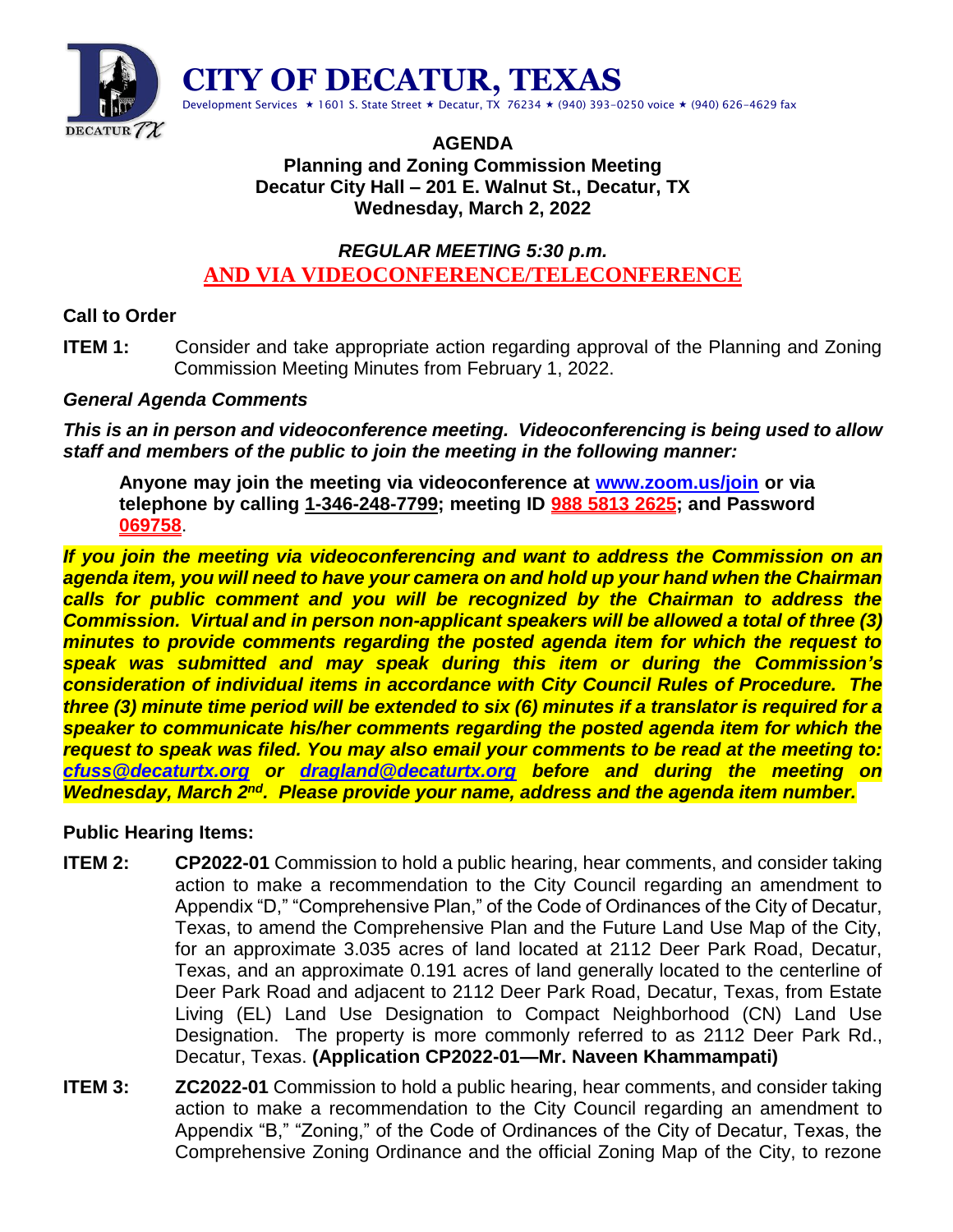an approximate 3.035 acres of land located at 2112 Deer Park Road, Decatur, Texas, and an approximate 0.191 acres of land generally located to the centerline of Deer Park Road and adjacent to 2112 Deer Park Road, Decatur, Texas, from a SF-1, Single-Family Residential Zoning District, to a TH, Townhouse Residential Zoning District. The property is more commonly referred to as 2112 Deer Park Rd., Decatur, Texas. **(Application ZC2022-01—Mr. Naveen Khammampati)**

- **ITEM 4: ZC2022-02** Commission to hold a public hearing, hear comments, and consider taking action to make a recommendation to the City Council regarding an amendment to Appendix "B," "Zoning," of the Code of Ordinances of the City of Decatur, Texas, the Comprehensive Zoning Ordinance and the official Zoning Map of the City, to rezone an approximate 0.231 acres of land located at 1303 S. Trinity Street, Decatur, Texas, and an approximate 0.071 acres of land generally located to the centerline of Trinity Street and 0.06 acres of land generally located to the centerline of Prince Street and adjacent to 1303 S. Trinity Street, Decatur, Texas, from a SF-1, Single-Family Residential Zoning District, to a 2F, Two-Family Residential Zoning District. The property is more commonly referred to as 1303 S. Trinity Street, Decatur, Texas. **(Application ZC2022-02—Mr. Keith Bryan)**
- **ITEM 5: RP2022-01** Commission to hear comments and take action to make a recommendation to the City Council regarding a request to final plat Lots 2R-1 and 2R-2, Block 78, South Decatur Addition, being approximately a 0.363 acre tract of land in the City of Decatur, Wise County, Texas and being a replat of Lot 2, and part of the alley, Block 78, South Decatur Addition and more commonly referred to as 1303 S. Trinity St., Decatur, Texas. A complete legal description of the property is found on the plat exhibit located in the staff report. **(Application RP2022-01—Mr. Keith Bryan)**

#### **Or**

Consider and take action regarding the Applicant's written request for an extension of the 30-day period for P&Z consideration of a request to final plat Lots 2R-1 and 2R-2, Block 78, South Decatur Addition, being approximately a 0.363 acre tract of land in the City of Decatur, Wise County, Texas and being a replat of Lot 2, and part of the alley, Block 78, South Decatur Addition and more commonly referred to as 1303 S. Trinity St., Decatur, Texas. A complete legal description of the property is found on the plat exhibit located in the staff report. **(Application RP2022-01—Mr. Keith Bryan)**

**ITEM 6: RP2022-02** Commission to hear comments and take action to make a recommendation to the City Council regarding a request to final plat Lots 1-21, Block 1, Downwind Estates, being approximately a 4.063 acre tract of land in the City of Decatur, Wise County, Texas and being a replat of Lot 1-R, Block 11-R, North Decatur Addition, Decatur, Texas. A complete legal description of the property is found on the plat exhibit located in the staff report. **(Application RP2022-02—Mr. David Fuller, on behalf of FX5 Real Estate Investments, LLC)**

#### **Or**

Consider and take action regarding the Applicant's written request for an extension of the 30-day period for P&Z consideration of a request to final plat Lots 1-21, Block 1, Downwind Estates, being approximately a 4.063 acre tract of land in the City of Decatur, Wise County, Texas and being a replat of Lot 1-R, Block 11-R, North Decatur Addition, Decatur, Texas. A complete legal description of the property is found on the plat exhibit located in the staff report. **(Application RP2022-02—Mr. David Fuller, on behalf of FX5 Real Estate Investments, LLC)**